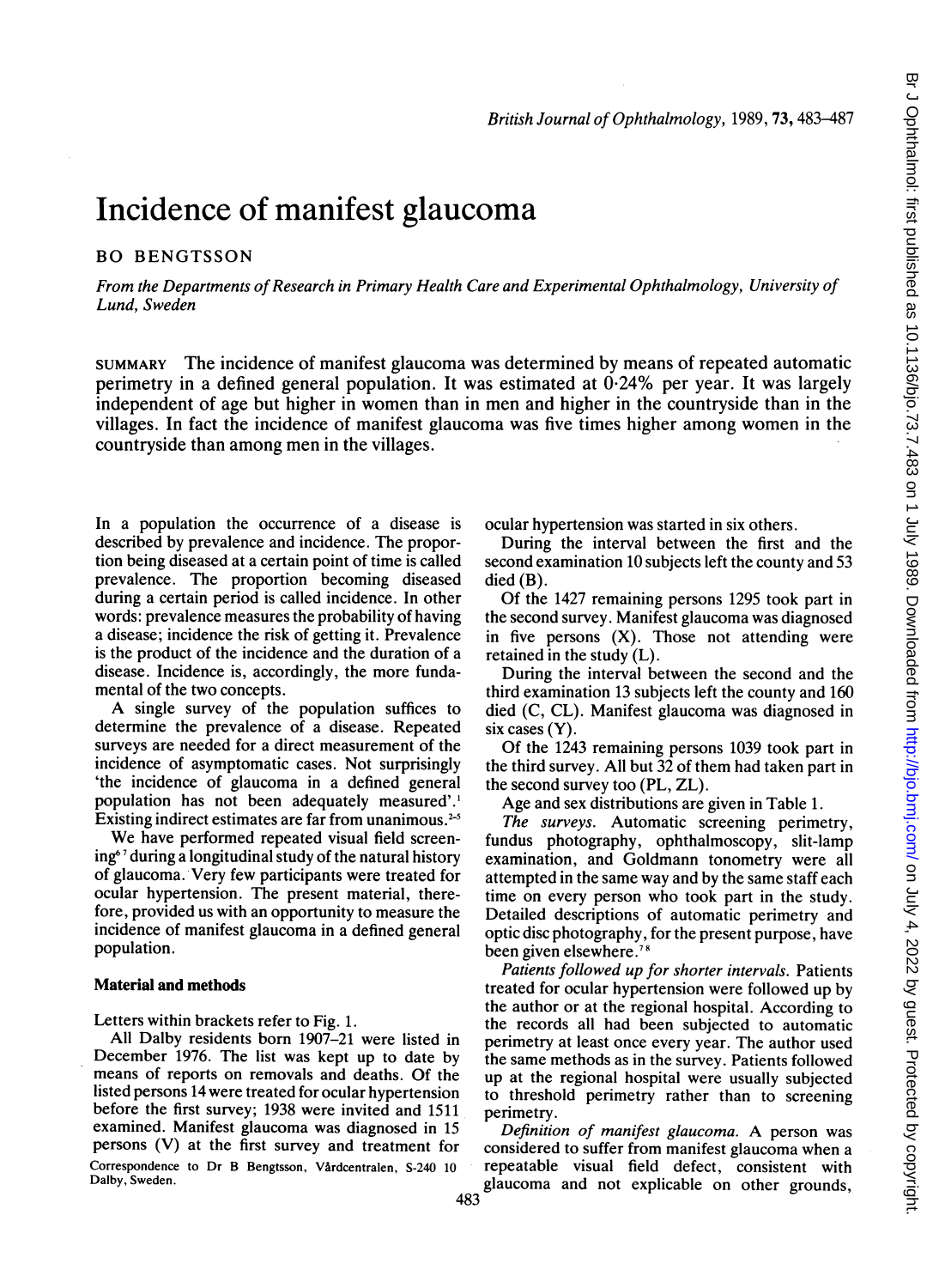| Birth<br>year     | Removed, died |            |                                                        | Did not attend                    |                                 |                                  |                                                | $Acquitted*$ |    | With manifest glaucoma |              |          |                |          |          |                |    |
|-------------------|---------------|------------|--------------------------------------------------------|-----------------------------------|---------------------------------|----------------------------------|------------------------------------------------|--------------|----|------------------------|--------------|----------|----------------|----------|----------|----------------|----|
|                   | B             | $\epsilon$ | CL                                                     | K                                 | L                               | M                                | ML                                             | P            | PL | Т                      | U            | v        | W              | X        | Y        | z              | ΖL |
| Men               |               |            |                                                        |                                   |                                 |                                  |                                                |              |    |                        |              |          |                |          |          |                |    |
| $07 - 11$         | 14            | 42         |                                                        | 80                                | 17                              | 21                               | 12                                             | 134          | 3  | 0                      |              | 2        | 0              |          | $\bf{0}$ |                | 0  |
| $12 - 16$         | 13            | 33         |                                                        | 60                                | 25                              | 17                               | 16                                             | 189          | 4  |                        |              | $\bf{0}$ |                |          |          | 0              | 0  |
| $17 - 21$         | -15           | 26         | 3                                                      | 82                                | 23                              | 22                               | 12                                             | 160          | 8  | $\mathbf{0}$           | $\Omega$     | $\bf{0}$ | $\bf{0}$       | 0        |          |                | 0  |
| Women             |               |            |                                                        |                                   |                                 |                                  |                                                |              |    |                        |              |          |                |          |          |                |    |
| $07 - 11$         | 11            | 24         |                                                        | 90                                | 25                              | 26                               | 15                                             | 149          | 5. | 2                      | 0            | 6        |                |          | 2        | 0              | 0  |
| $12 - 16$         |               | 18         | $\overline{c}$                                         | 52                                | 19                              | 21                               | 11                                             | 166          | 6  | $\bf{0}$               |              | 4        | $\bf{0}$       | $\bf{0}$ |          | $\overline{c}$ | 0  |
| $17 - 21$         | 3             | 11         | $\overline{c}$                                         | 63                                | 23                              | 16                               | 15                                             | 204          |    | $\bf{0}$               | $\mathbf{2}$ | 3        | $\overline{c}$ |          |          |                |    |
| в                 |               |            | $=$                                                    |                                   |                                 |                                  | Removed or died between the first two surveys. |              |    |                        |              |          |                |          |          |                |    |
| C, CL             |               |            | Removed or died between the latest two surveys.<br>$=$ |                                   |                                 |                                  |                                                |              |    |                        |              |          |                |          |          |                |    |
| K                 |               |            | $=$                                                    |                                   |                                 | Did not attend the first survey. |                                                |              |    |                        |              |          |                |          |          |                |    |
| L, CL, ML, PL, ZL |               |            | =                                                      | Did not attend the second survey. |                                 |                                  |                                                |              |    |                        |              |          |                |          |          |                |    |
| M MI              |               | -          |                                                        |                                   | Did not attend the third curvey |                                  |                                                |              |    |                        |              |          |                |          |          |                |    |

Table 1 Age and sex distribution of the material

| ╍                 | Reflioved of their between the first two surveys.                  |
|-------------------|--------------------------------------------------------------------|
| C, CL             | $=$ Removed or died between the latest two surveys.                |
| K                 | $=$ Did not attend the first survey.                               |
| L, CL, ML, PL, ZL | $=$ Did not attend the second survey.                              |
| M. ML             | $=$ Did not attend the third survey.                               |
| P, PL             | $=$ Acquitted at the third survey.                                 |
| т                 | $=$ Detected among persons not attending the first survey.         |
| U                 | $=$ Detected among persons treated for OH before the first survey. |
| v                 | $=$ Detected among persons examined at the first survey.           |
| w                 | $=$ Detected among persons treated for OH after the first survey.  |
| x                 | = Detected among persons examined at the second survey.            |
| Y                 | = Detected among persons followed after the second survey.         |
| Z. ZL             | $=$ Detected among persons examined at the third survey.           |
|                   |                                                                    |

\*Found not to have manifest.

coexisted with a corresponding loss of neural tissue in the optic nerve head of the same eye. Only cases confirmed at a subsequent visit have been included in the present study.

Calculation of incidence. The incidence (I) was calculated as  $m/(nF-0.5 mF)$ , where m is the number of cases detected among n persons examined and F the mean interval (in years) between two surveys.

In the calculation of the incidence cases of manifest glaucoma detected before a survey were considered to have been examined and detected at the survey. They were counted only if they still remained in the county at the time of the survey, and their number was reduced through multiplication by the attendance at the survey (attendance=number of persons examined/number invited).

#### **Results**

Letters within brackets refer to Fig. 1.

Of the six patients treated for ocular hypertension after the first survey four developed manifest glaucoma before the second survey (W). One patient developed a visual field defect, probably as a result of macular degeneration. The sixth was treated at his own request.

At the second survey we detected five cases of manifest glaucoma (X).

Between the second and the third survey glaucomatous visual field defects were detected in six glaucoma suspects (Y).

At the third survey we detected six cases of manifest glaucoma (Z, ZL).

The mean interval was 2-75 years between the first two surveys and 5-65 years between the two latest ones.

Of 14 patients treated for ocular hypertension from before the start of the first survey two died and five developed manifest glaucoma before the end of the third survey (U). Treatment was discontinued in two of the remaining patients and reduced to a single drop each day in another one.

Among persons not attending the first survey <sup>a</sup> few were later examined by the author. In this way manifest glaucoma was detected in three additional cases (T). As in the 15 cases detected at the first survey  $(V)$  the duration of the visual field defects was of course unknown. It could, however, be roughly estimated from the size of the defects. By this method seven defects were found to be fresh and 11 to be of some duration.

Among surveyed persons the incidence of manifest glaucoma was 0.0024/year between the two first surveys and 0.0019/year between the two latest surveys.

The overall incidence, including that in all persons treated for ocular hypertension was 0-0024/year (SE  $0.0005$ ).

This estimate was based on 26 incident cases—that is, all cases of manifest glaucoma known to have appeared after the first survey. The following statements are based on 44 cases-that is, all cases of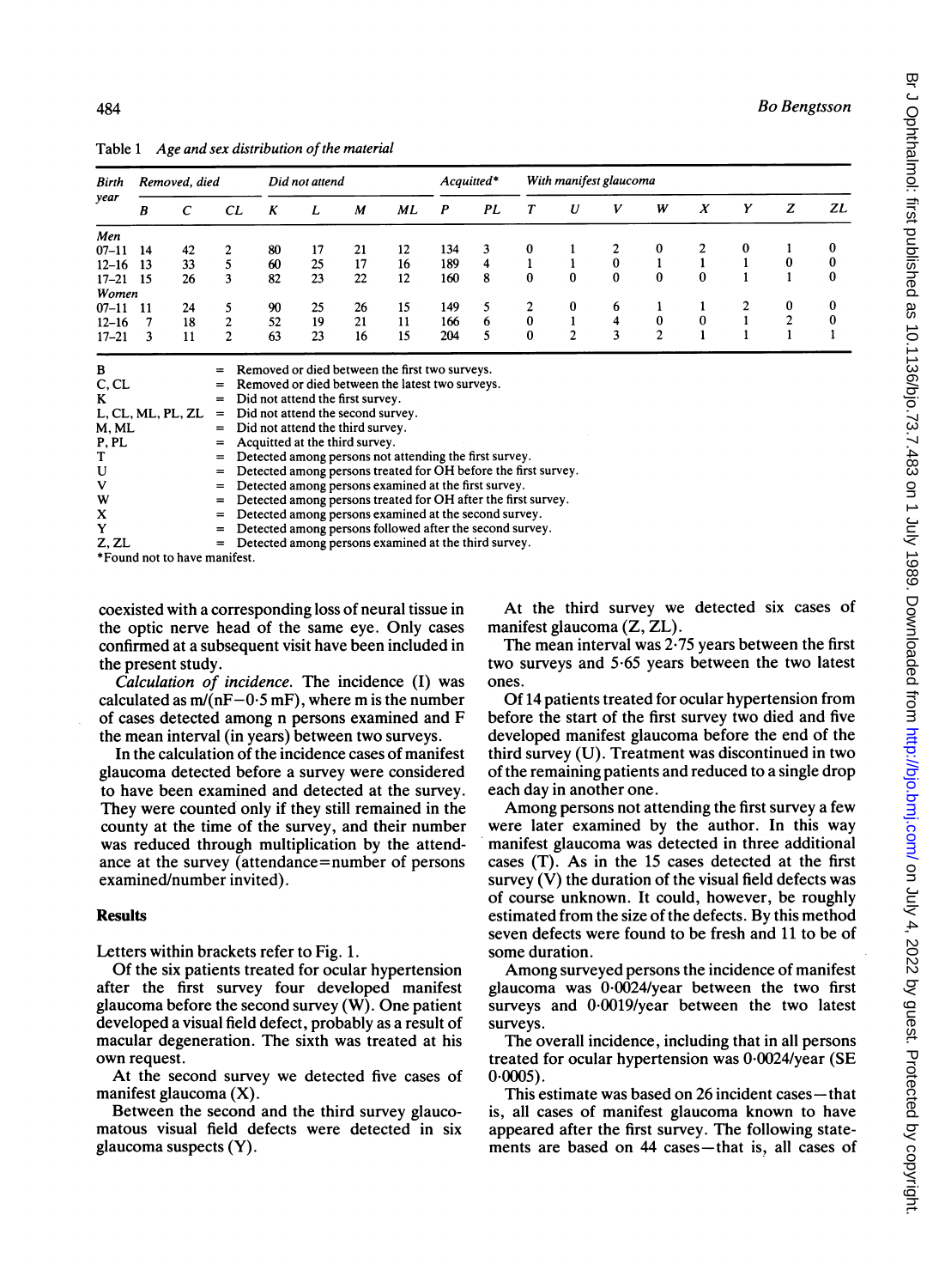

Fig. <sup>1</sup> Flow diagram showing number of persons examined, lost, treated, etc. 'Acquitted' means found not to have manifest glaucoma and not to need treatment for ocular hypertension.

manifest glaucoma detected in 1977-87 in persons born in 1907-21 and living in the Dalby district when listed in December 1976.

Manifest glaucoma was rare in men aged less than 65 years (Fig. 2). With this exception the incidence of glaucoma was largely independent of age (Fig. 2).

Men were as frequent as women in the population, but we found 31 women and only 13 men with manifest glaucoma ( $p < 0.01$ ).

The number of persons living in the countryside when listed before the first survey was only half the number of persons living in the small villages. Nevertheless we found manifest glaucoma in 23 countrymen and 21 villagers ( $p < 0.05$ ).

The age and sex distribution was very nearly the same in the countryside as in the villages, and the incidence of manifest glaucoma was five times higher among women in the countryside than among men in the villages.

## **Discussion**

The present estimate of the incidence of manifest glaucoma in persons born in 1907-21 (0-24% per year) is similar to that in Dalby residents born before 1907 (0 $-22\%$  per year),<sup>3</sup> but in the case of persons in their SOs and 60s much higher than those obtained elsewhere.45 It is therefore not surprising that our observation that manifest glaucoma is commoner in women than in men aged under 65<sup>29</sup> has not been confirmed by others.

As so often before,<sup>10</sup> treatment of ocular hyperten-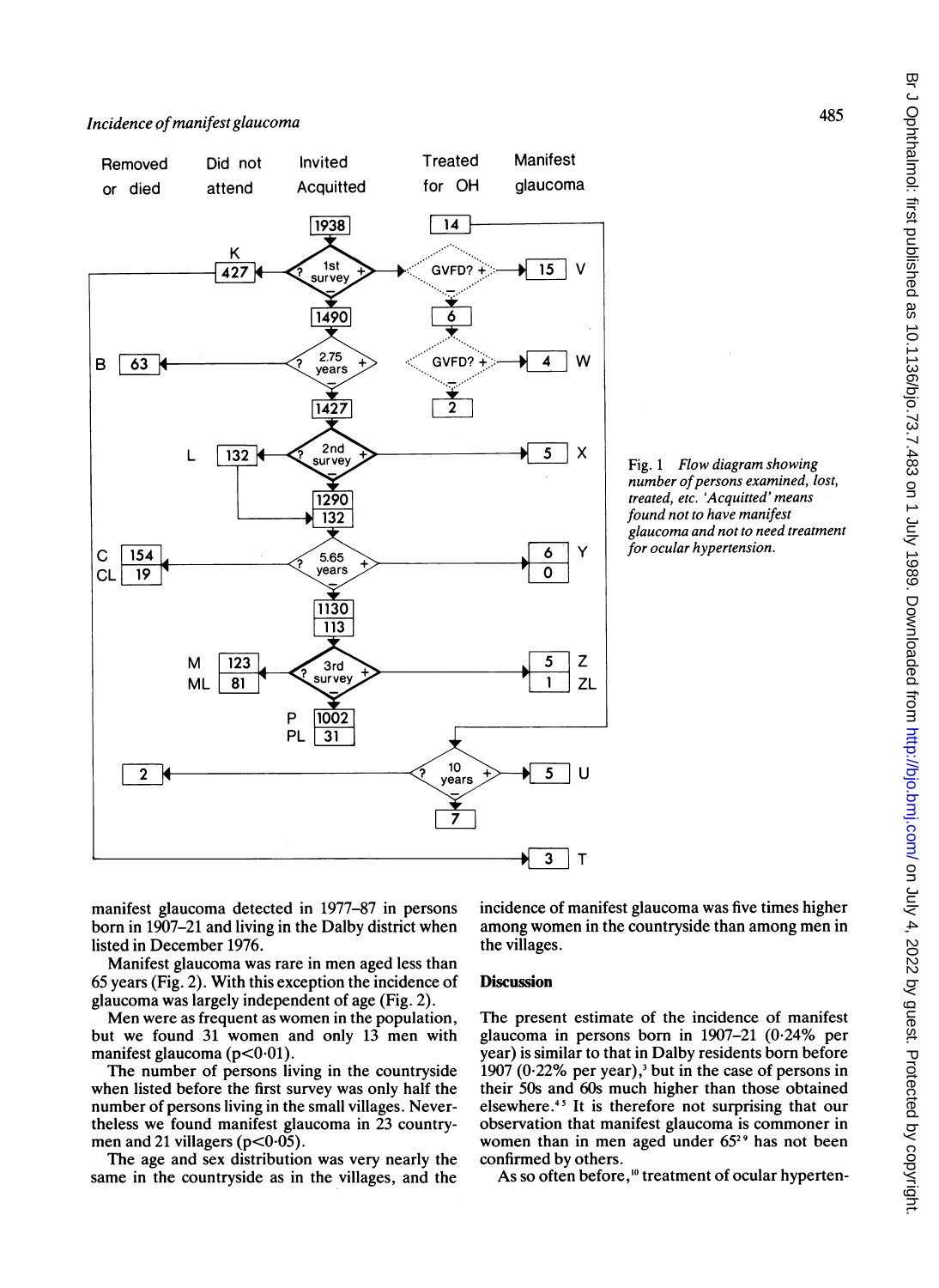្ត

co





sion was found not to prevent the development of glaucomatous visual field defects. To the extent that secondary prevention-that is, early diagnosis and treatment-of glaucoma loses prestige with the profession, primary prevention seems more urgent. The

dependence suggested here of the occurrence of manifest glaucoma on residential factors calls for further studies of external causes of glaucoma.

This work was supported by the Swedish Medical Research Council (B89-27X-07527-04C) and Kung Gustaf V:s och Drottning Victorias Stiftelse.

#### References

- <sup>1</sup> Leske MC. The epidemiology of open-angle glaucoma: a review. Am <sup>J</sup> Epidemiol 1983; 118: 166-91.
- 2 Bengtsson B. The prevalence of glaucoma. Br J Ophthalmol 1981; 65:46-9.